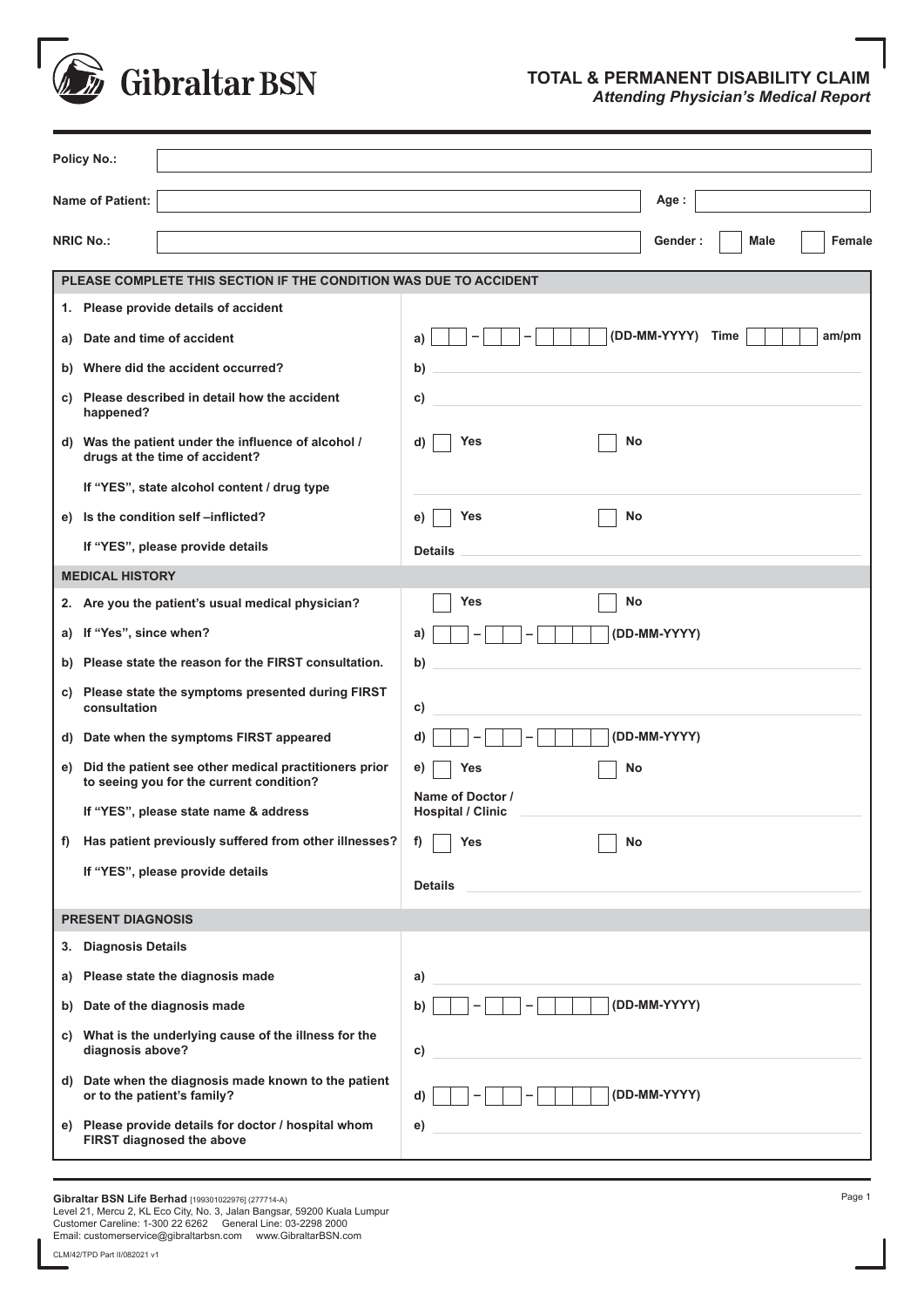| <b>DETAILS OF DISABILITY</b> |                                                        |                                                                                         |      |                                                                      |                |                             |  |  |  |
|------------------------------|--------------------------------------------------------|-----------------------------------------------------------------------------------------|------|----------------------------------------------------------------------|----------------|-----------------------------|--|--|--|
|                              | 4. Last examination / consultation date                |                                                                                         |      |                                                                      | -              | (DD-MM-YYYY)                |  |  |  |
|                              |                                                        | 5. Please describe fully nature of patient's disabilities                               |      |                                                                      |                |                             |  |  |  |
| a)                           | (Please provide full details)                          | Are there any abnormal movements or abnormal gait?                                      |      |                                                                      |                | a) $\overline{\phantom{a}}$ |  |  |  |
| b)                           | Is there any muscle wasting?                           |                                                                                         |      |                                                                      |                |                             |  |  |  |
| C)                           |                                                        | Please state patient's current condition                                                |      | c) Current condition (please tick)                                   |                |                             |  |  |  |
|                              |                                                        |                                                                                         |      | Confined to his/her home<br>Ambulatory                               |                |                             |  |  |  |
|                              |                                                        |                                                                                         |      | <b>Confined to bed</b><br>Other restriction in movement of lifestyle |                |                             |  |  |  |
|                              | NEUROLOGICAL ASSESSMENT                                |                                                                                         |      |                                                                      |                |                             |  |  |  |
| 6.                           |                                                        | Please provide the details of your assessment on patient's medical condition            |      |                                                                      |                |                             |  |  |  |
|                              |                                                        | a) Muscle Power - Please indicate the muscle power (1 to 5) with the maximum grade of 5 |      |                                                                      |                |                             |  |  |  |
|                              | <b>Upper Limbs</b>                                     | <b>Right</b>                                                                            |      | Left                                                                 |                | <b>Remarks</b>              |  |  |  |
|                              | <b>Shoulder</b>                                        |                                                                                         |      |                                                                      |                |                             |  |  |  |
| <b>Elbow</b>                 |                                                        |                                                                                         |      |                                                                      |                |                             |  |  |  |
| Wrist                        |                                                        |                                                                                         |      |                                                                      |                |                             |  |  |  |
|                              |                                                        |                                                                                         |      |                                                                      |                |                             |  |  |  |
| Grip                         |                                                        |                                                                                         |      |                                                                      |                |                             |  |  |  |
|                              | <b>Lower Limbs</b>                                     | <b>Right</b>                                                                            |      | Left                                                                 |                | <b>Remarks</b>              |  |  |  |
| <b>Knee</b>                  |                                                        |                                                                                         |      |                                                                      |                |                             |  |  |  |
| Hip                          |                                                        |                                                                                         |      |                                                                      |                |                             |  |  |  |
| Ankle                        |                                                        |                                                                                         |      |                                                                      |                |                             |  |  |  |
|                              |                                                        | b) Sensory - Please indicate the level of motor lesion                                  |      |                                                                      |                |                             |  |  |  |
|                              | <b>Upper Limbs</b>                                     | <b>Right</b>                                                                            | Left |                                                                      | <b>Remarks</b> |                             |  |  |  |
|                              |                                                        |                                                                                         |      |                                                                      |                |                             |  |  |  |
|                              | <b>Lower Limbs</b>                                     | <b>Right</b>                                                                            | Left |                                                                      |                | <b>Remarks</b>              |  |  |  |
|                              |                                                        |                                                                                         |      |                                                                      |                |                             |  |  |  |
|                              | c) Reflexes - Please indicate the response of reflexes |                                                                                         |      |                                                                      |                |                             |  |  |  |
|                              | <b>Upper Limbs</b>                                     | Right                                                                                   |      | Left                                                                 |                | <b>Remarks</b>              |  |  |  |
| <b>Biceps</b>                |                                                        |                                                                                         |      |                                                                      |                |                             |  |  |  |
|                              | <b>Triceps</b>                                         |                                                                                         |      |                                                                      |                |                             |  |  |  |
|                              | Supinator                                              |                                                                                         |      |                                                                      |                |                             |  |  |  |
|                              | <b>Lower Limbs</b>                                     | Right                                                                                   |      | Left                                                                 |                | <b>Remarks</b>              |  |  |  |
|                              | <b>Knee Jack</b>                                       |                                                                                         |      |                                                                      |                |                             |  |  |  |
| Ankle                        |                                                        |                                                                                         |      |                                                                      |                |                             |  |  |  |
|                              | <b>Plantar</b>                                         |                                                                                         |      |                                                                      |                |                             |  |  |  |
|                              |                                                        |                                                                                         |      |                                                                      |                |                             |  |  |  |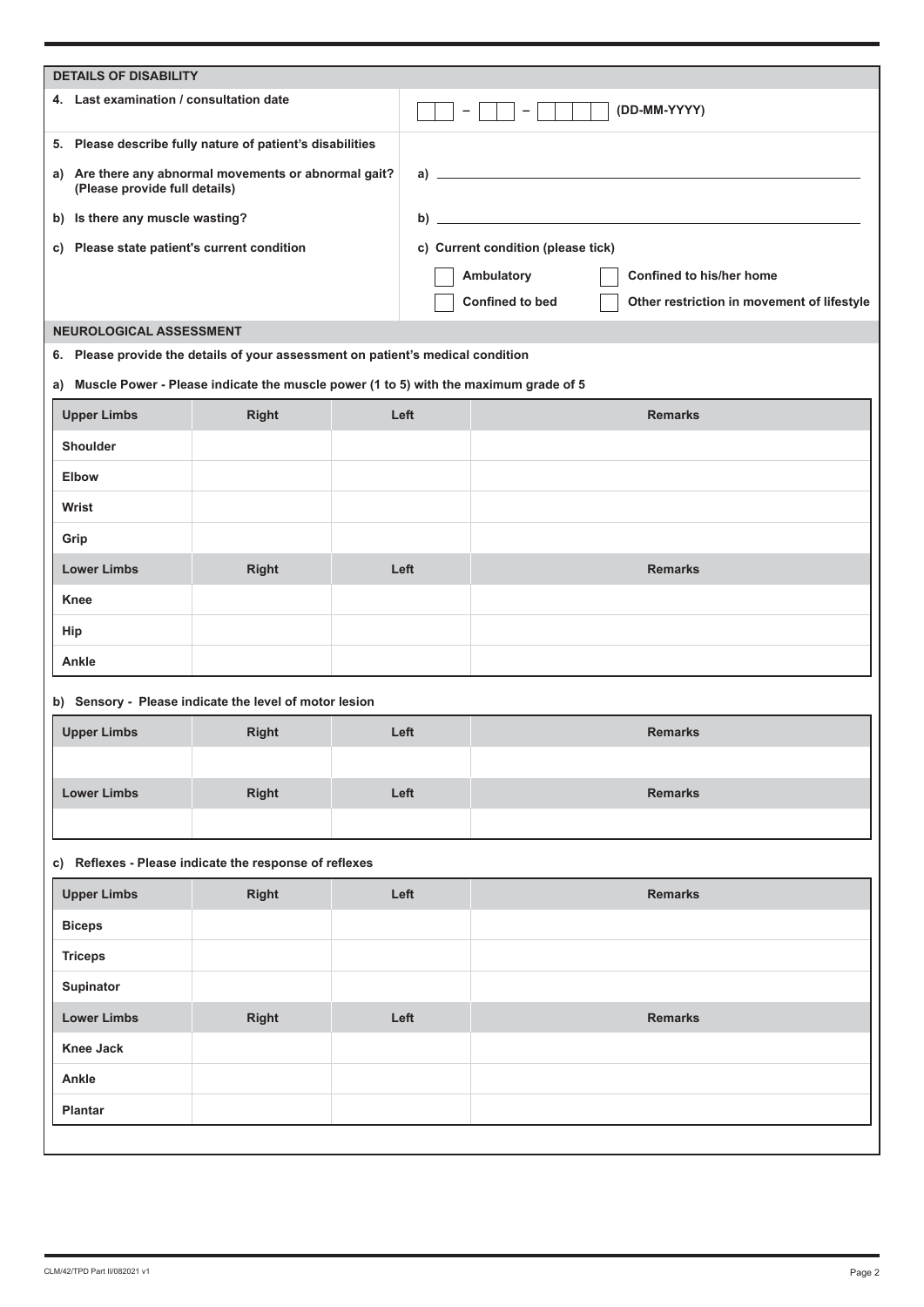| d) Range of Motion - Please state the range of movement                                                                                                                             |                                                                     |               |                                         |                           |                                                 |           |  |
|-------------------------------------------------------------------------------------------------------------------------------------------------------------------------------------|---------------------------------------------------------------------|---------------|-----------------------------------------|---------------------------|-------------------------------------------------|-----------|--|
| <b>Upper Limbs</b>                                                                                                                                                                  | Area                                                                |               | <b>Right</b>                            |                           | Left                                            |           |  |
|                                                                                                                                                                                     | <b>Flexion</b>                                                      |               |                                         |                           |                                                 |           |  |
|                                                                                                                                                                                     | <b>Extension</b>                                                    |               |                                         |                           |                                                 |           |  |
| <b>Shoulder</b>                                                                                                                                                                     | <b>Abduction</b>                                                    |               |                                         |                           |                                                 |           |  |
|                                                                                                                                                                                     | <b>Adduction</b>                                                    |               |                                         |                           |                                                 |           |  |
|                                                                                                                                                                                     | <b>Internal Rotation</b>                                            |               |                                         |                           |                                                 |           |  |
|                                                                                                                                                                                     | <b>External Rotation</b>                                            |               |                                         |                           |                                                 |           |  |
|                                                                                                                                                                                     | <b>Flexion</b>                                                      |               |                                         |                           |                                                 |           |  |
| Elbow                                                                                                                                                                               | <b>Extension</b>                                                    |               |                                         |                           |                                                 |           |  |
|                                                                                                                                                                                     | Supination                                                          |               |                                         |                           |                                                 |           |  |
|                                                                                                                                                                                     | <b>Pronation</b>                                                    |               |                                         |                           |                                                 |           |  |
|                                                                                                                                                                                     | <b>Flexion</b>                                                      |               |                                         |                           |                                                 |           |  |
| Wrist                                                                                                                                                                               | <b>Extension</b>                                                    |               |                                         |                           |                                                 |           |  |
|                                                                                                                                                                                     | <b>Ulna Deviation</b>                                               |               |                                         |                           |                                                 |           |  |
|                                                                                                                                                                                     | <b>Radial Deviation</b>                                             |               |                                         |                           |                                                 |           |  |
| <b>Other Nature of Disability</b><br>7.                                                                                                                                             |                                                                     |               |                                         |                           |                                                 |           |  |
| <b>Vision (Visual Acuity)</b><br>a)                                                                                                                                                 |                                                                     |               |                                         |                           | b) Hearing (Supported by an Audiometry results) |           |  |
|                                                                                                                                                                                     | <b>Right</b><br>Left                                                |               |                                         |                           | <b>Right</b>                                    | Left      |  |
| <b>Normal</b>                                                                                                                                                                       |                                                                     |               | <b>Normal</b>                           |                           |                                                 |           |  |
| Impaired                                                                                                                                                                            |                                                                     |               | Impaired                                |                           |                                                 |           |  |
| Scores based on<br><b>Metric Acuity</b>                                                                                                                                             |                                                                     |               | Scores based on<br><b>Metric Acuity</b> |                           | dВ                                              | dВ        |  |
| c) Function of Speech                                                                                                                                                               |                                                                     |               | d) Cognitive function                   |                           |                                                 |           |  |
| Clear &<br><b>Understandable</b>                                                                                                                                                    | Unable to speak                                                     | <b>Normal</b> |                                         | <b>Poor Comprehension</b> |                                                 |           |  |
|                                                                                                                                                                                     |                                                                     |               | and reasoning                           | Difficult with logic      | <b>Memory Loss</b>                              |           |  |
|                                                                                                                                                                                     | 8. a) Date of Assessment of Activities of Daily Living              | <b>DD</b>     | МM                                      | <b>YYYY</b>               |                                                 |           |  |
| Note: Please tick $\sqrt{}$                                                                                                                                                         |                                                                     |               |                                         |                           |                                                 |           |  |
| <b>Activities Daily Living (ADL</b>                                                                                                                                                 |                                                                     |               | <b>Full</b><br><b>Function</b>          | Slight<br>Impairment      | <b>Severely</b><br>Impairment                   | Incapable |  |
| <b>Transfer</b>                                                                                                                                                                     | Getting in and out of a chair without requiring physical assistance |               |                                         |                           |                                                 |           |  |
| <b>Mobility</b><br>Ability to move from room to room without requiring any physical assistance                                                                                      |                                                                     |               |                                         |                           |                                                 |           |  |
| <b>Continence</b><br>Ability to voluntarily control bowel & bladder functions such as to<br>maintain personal hygiene                                                               |                                                                     |               |                                         |                           |                                                 |           |  |
| <b>Dressing</b><br>Putting on & taking off all necessary items of clothing without requiring<br>assistance of another person                                                        |                                                                     |               |                                         |                           |                                                 |           |  |
| <b>Bathing / Washing</b><br>Ability to wash in the bath or shower (including getting in & out of bath or<br>shower) or wash by any other means without assistance of another person |                                                                     |               |                                         |                           |                                                 |           |  |
| Eating<br>All task of getting food into the body without assistance of another person                                                                                               |                                                                     |               |                                         |                           |                                                 |           |  |